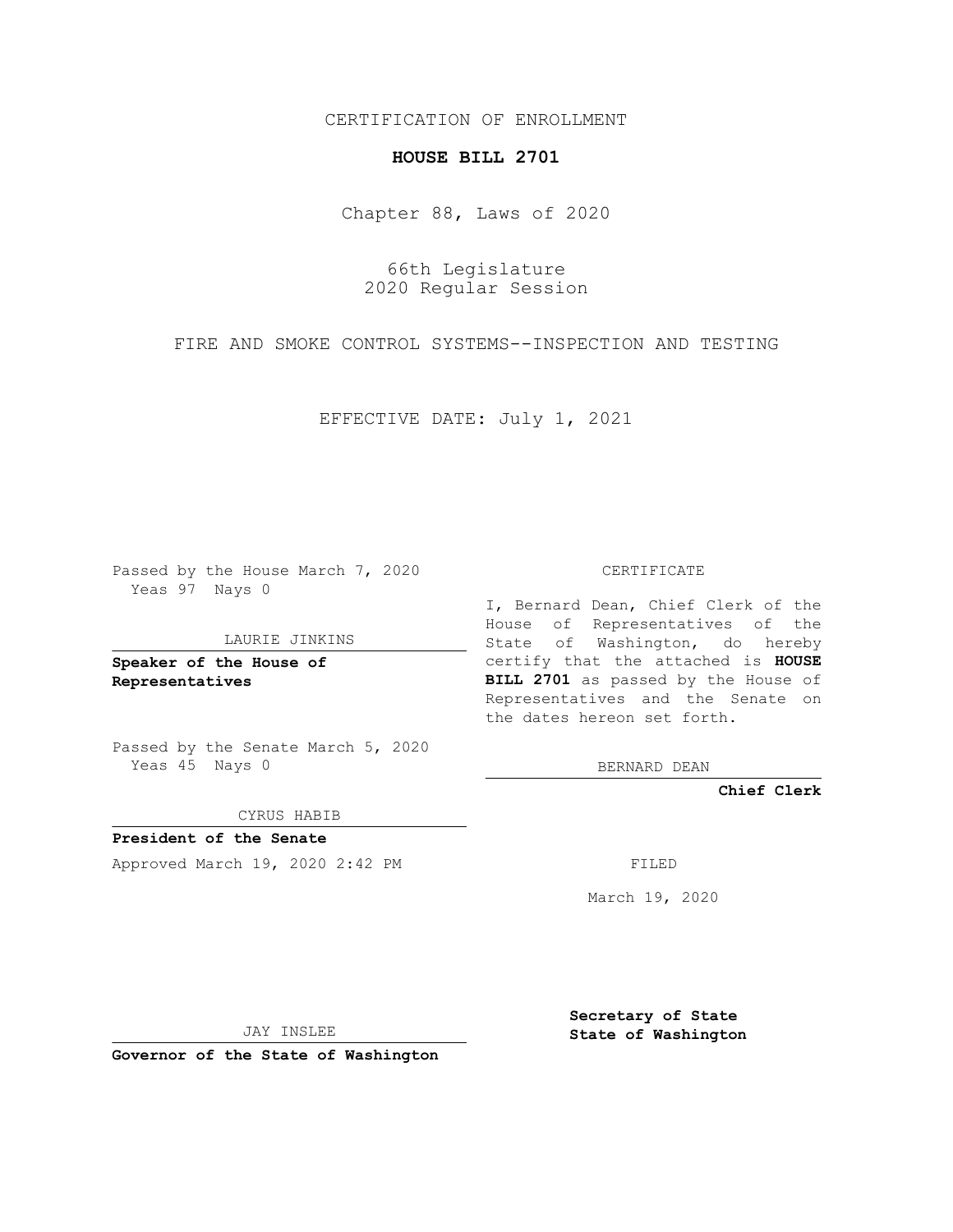### **HOUSE BILL 2701**

## AS AMENDED BY THE SENATE

Passed Legislature - 2020 Regular Session

# **State of Washington 66th Legislature 2020 Regular Session**

**By** Representatives Ormsby, Eslick, and Riccelli

Read first time 01/20/20. Referred to Committee on Local Government.

 AN ACT Relating to inspection and testing of fire and smoke control systems and dampers; amending RCW 43.43.944; adding new sections to chapter 19.27 RCW; prescribing penalties; and providing 4 an effective date.

BE IT ENACTED BY THE LEGISLATURE OF THE STATE OF WASHINGTON:

 NEW SECTION. **Sec. 1.** The definitions in this section apply throughout sections 2 through 5 of this act.

 (1) "Combination fire and smoke damper" has the same meaning as provided in the International Fire Code as of January 1, 2020.

 (2) "Fire damper" means a device installed in ducts and air transfer openings designed to close automatically upon detection of 12 heat and resist the passage of flame.

(3) "Hospital" has the same meaning as provided in RCW 70.41.020.

 (4) "Local authority" means a fire department or code official with the authority to conduct inspections and issue infractions in a 16 jurisdiction.

 (5) "Smoke control system" means an engineered system that includes all methods that can be used singly or in combination to modify smoke movement, including engineered systems that use mechanical fans to produce pressure differences across smoke barriers 21 to inhibit smoke movement.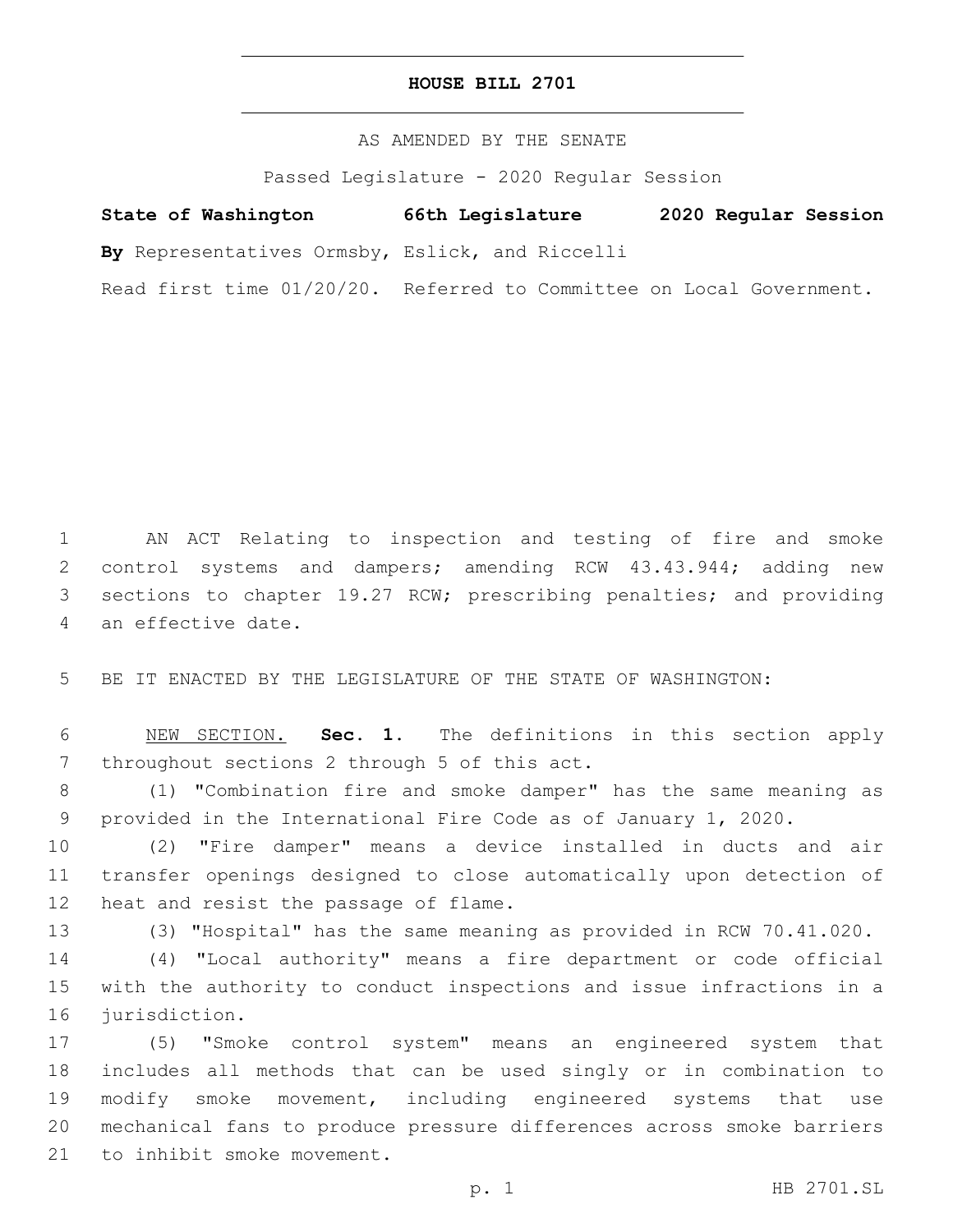(6) "Smoke damper" means a device installed in ducts and air transfer openings designed to resist the passage of smoke.

 NEW SECTION. **Sec. 2.** (1) At a minimum, owners of buildings equipped with fire dampers, smoke dampers, combination fire and smoke dampers, or smoke control systems must:

 (a) Have all newly installed fire dampers, smoke dampers, combination fire and smoke dampers, and smoke control systems tested 8 and inspected within twelve months of installation;

 (b) Have all fire dampers, smoke dampers, and combination fire and smoke dampers tested and inspected at least once every four 11 years, or every six years for hospitals, regardless of the date of 12 initial installation; and

 (c) Have all smoke control systems tested and inspected at least 14 once every six to twelve months, as required by the applicable 15 national fire protection association standard.

 (2) All owners of buildings subject to this act must maintain full inspection and testing reports on the property and make such reports available for inspection upon request by the local authority.

 (3) Fire dampers, smoke dampers, combination fire and smoke dampers, and smoke control systems must be installed, inspected, tested, and maintained in accordance with this act, manufacturers' guidelines, and the applicable industry standards.

 (4) A building owner who fails to comply with the requirements of this section may be issued a civil infraction by the local authority 25 in accordance with section 5 of this act.

 NEW SECTION. **Sec. 3.** (1) Inspections and tests under this section must be performed by a contractor or engineer with the following qualifications:

 (a) For inspection and testing of fire dampers, smoke dampers, and combination fire and smoke dampers, such inspector must have a current and valid certification to inspect and test fire dampers, smoke dampers, and combination fire and smoke dampers and hold certification from the international certification board as a fire life safety 1 or fire and smoke damper technician through a program accredited by the American national standards institute under the 36 ISO/IEC 17024 standard.

 (b) For inspection and testing of smoke control systems, such inspector must have a current and valid certification from the

p. 2 HB 2701.SL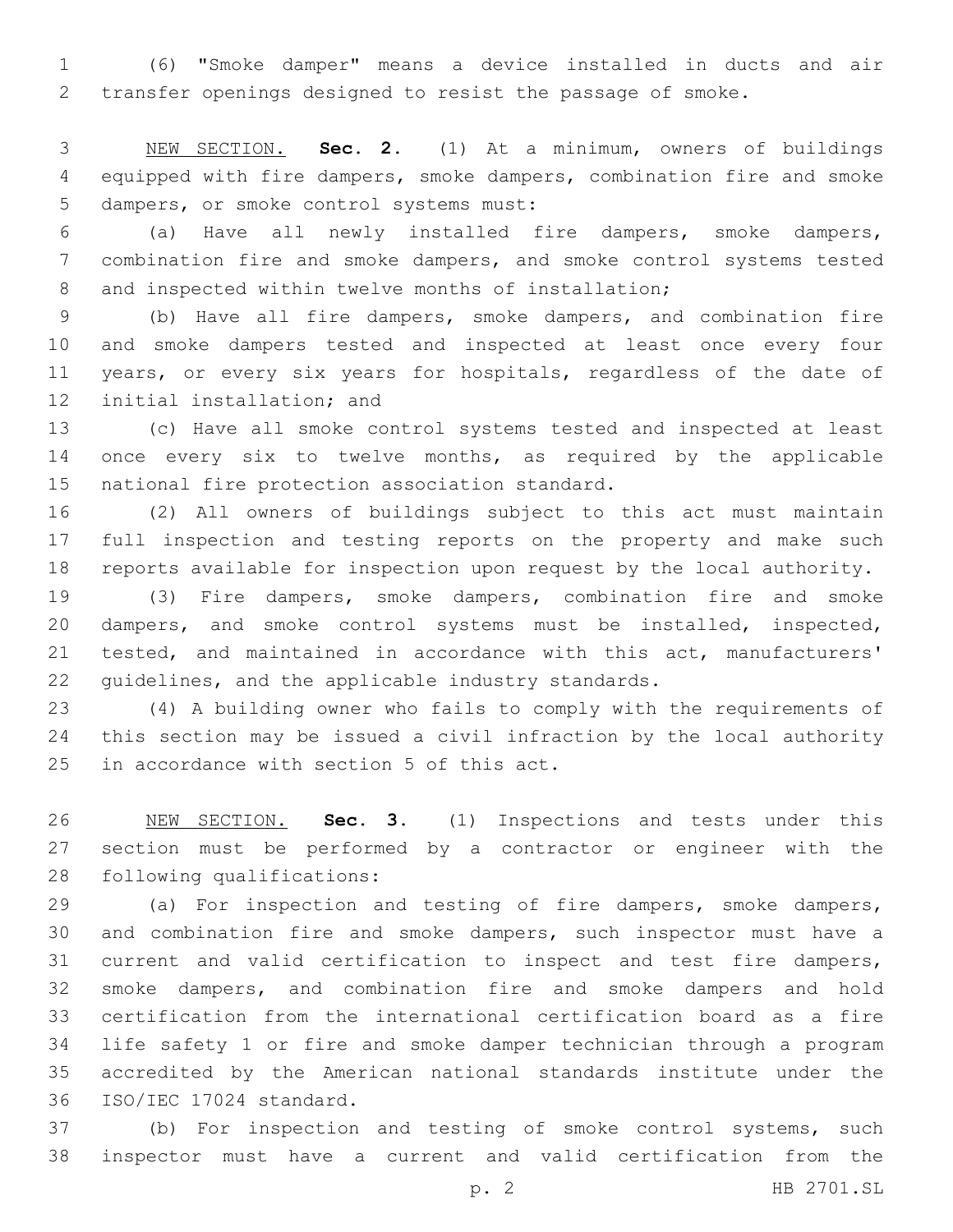international certification board as a fire life safety 2 or smoke control system technician through a program accredited by the American national standards institute under the ISO/IEC 17024 4 standard.

 (2) A building engineer or other person knowledgeable with the building system must be available in person or by phone to the inspector during the inspection and testing in order to provide 8 building and systems access and information.

 (3) If an inspection reveals compliance with the requirements of this section, the inspector shall issue a certificate of compliance, which includes the name of the inspector and the inspector's 12 employer; the name of the building owner and address of the property; the location of all smoke dampers, fire dampers, combination fire and 14 smoke dampers, and smoke control systems inspected or tested; and the 15 date of the inspection or test.

 (4) In the event an inspection or test reveals deficiencies in smoke dampers, fire dampers, combination fire and smoke dampers, or smoke control systems, the inspector shall prepare a deficiency report for the building owner identifying the nature of the deficiency and the reasons for noncompliance. The building owner shall, within one hundred twenty days of the date of the inspection, take necessary steps to ensure the defective equipment is replaced or repaired and reinspected to ensure that the deficiency is corrected and is in compliance with the requirements of all applicable standards pursuant to this act. The authority having jurisdiction shall have the authorization to extend the compliance period. The building owner shall provide documentation of when and how the deficiencies were corrected. If the building owner does not correct the deficiency within one hundred twenty days of the date of the inspection, the local authority may issue a citation as described in 31 section 5 of this act.

 (5) In addition to identifying the location and nature of a deficiency, the report shall contain the name of the inspector and the inspector's employer; the name of the building owner; address of the property; the location of all fire dampers, smoke dampers, combination fire and smoke dampers, and smoke control systems inspected or tested; and the date of the inspection or test.

 (6) Tests and inspections of fire dampers, smoke dampers, combination fire and smoke dampers, and smoke control systems shall be conducted in accordance with the technical specifications and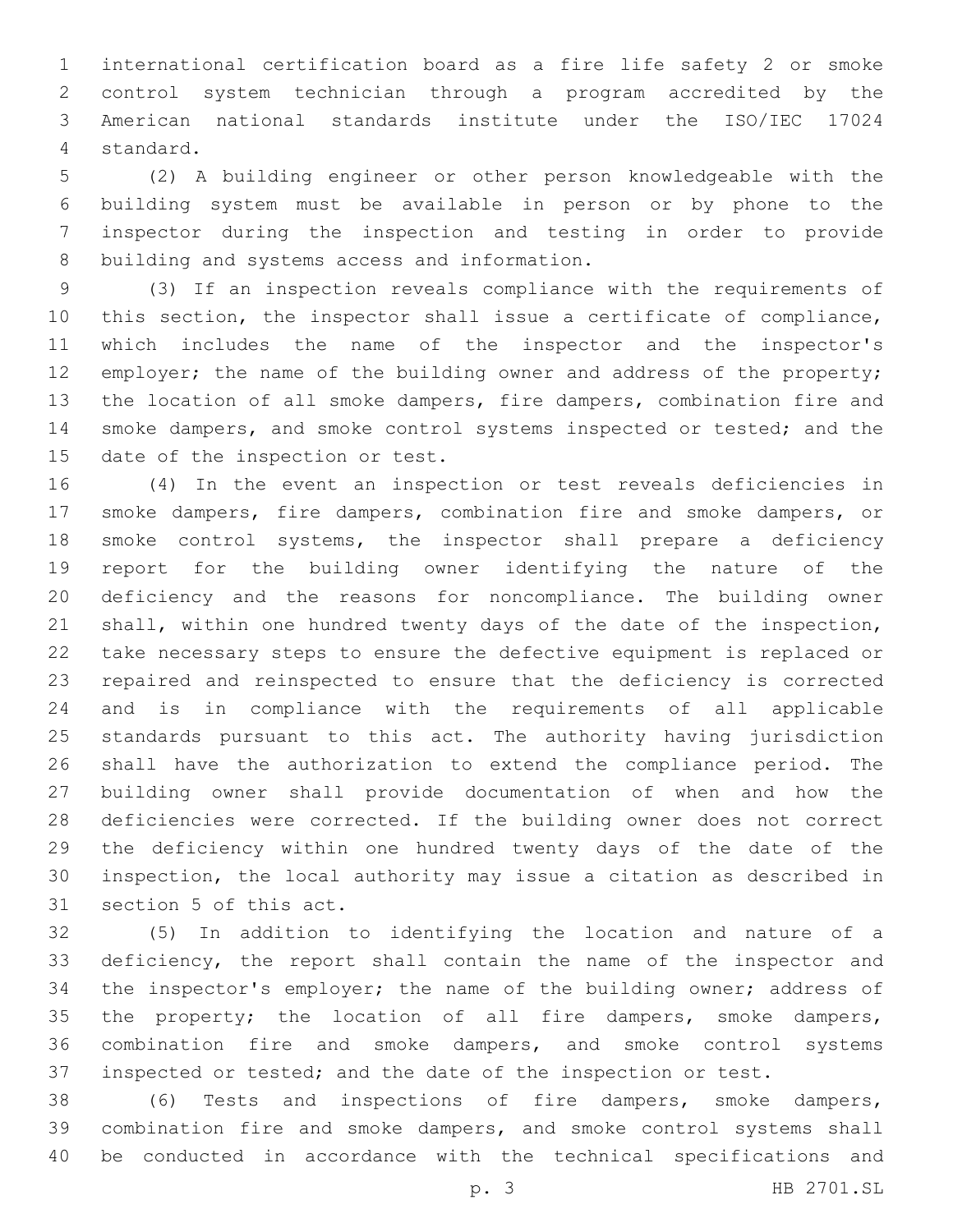required time periods specified by national fire protection association standards 80, 90a, 90b, 92, and 105, as applicable.

 NEW SECTION. **Sec. 4.** The state building code council shall work in conjunction with the director of fire protection to coordinate the implementation and enforcement of sections 2 and 3 of this act.

 NEW SECTION. **Sec. 5.** (1) If a building owner has not complied with the testing schedule under section 2 of this act, or has not received a certificate of compliance within one hundred twenty days of an inspection under section 4 of this act that revealed a deficiency, then the building owner has committed a violation and may be issued a citation by the local authority. A violation of this section is a civil infraction, subject to all applicable local fees and other remedies for noncompliance. The monetary penalties in subsection (3) of this section apply when other penalties are not required by the local authority having jurisdiction.

 (2) The authority having jurisdiction may require the building owner to conspicuously post the citation at all pedestrian entrances and exits until a certificate of compliance has been issued pursuant to section 3 of this act or the citation has been dismissed.

 (3) After the issuance of an initial citation, additional citations may be issued if the violations are not corrected:

 (a) If the violations are not corrected within one hundred twenty days of the initial citation, a second citation may be issued with a 24 monetary penalty of five cents per square foot of occupied space;

 (b) If the violations are not corrected within two hundred forty days of the initial citation, a third citation may be issued with an additional monetary penalty of ten cents per square foot of occupied space and shall require mandatory in-person attendance by the building's head facilities manager at a four-hour fire life safety course given by the international certification board or equivalent provider of fire life safety programs accredited by the American 32 national standards institute; and

 (c) After the issuance of a citation pursuant to (b) of this subsection, additional citations may be issued every sixty days until any and all prior violations are resolved and all penalties imposed are satisfied. Each citation issued under this subsection (3)(c) shall assess a penalty of ten cents per square foot of occupied 38 space.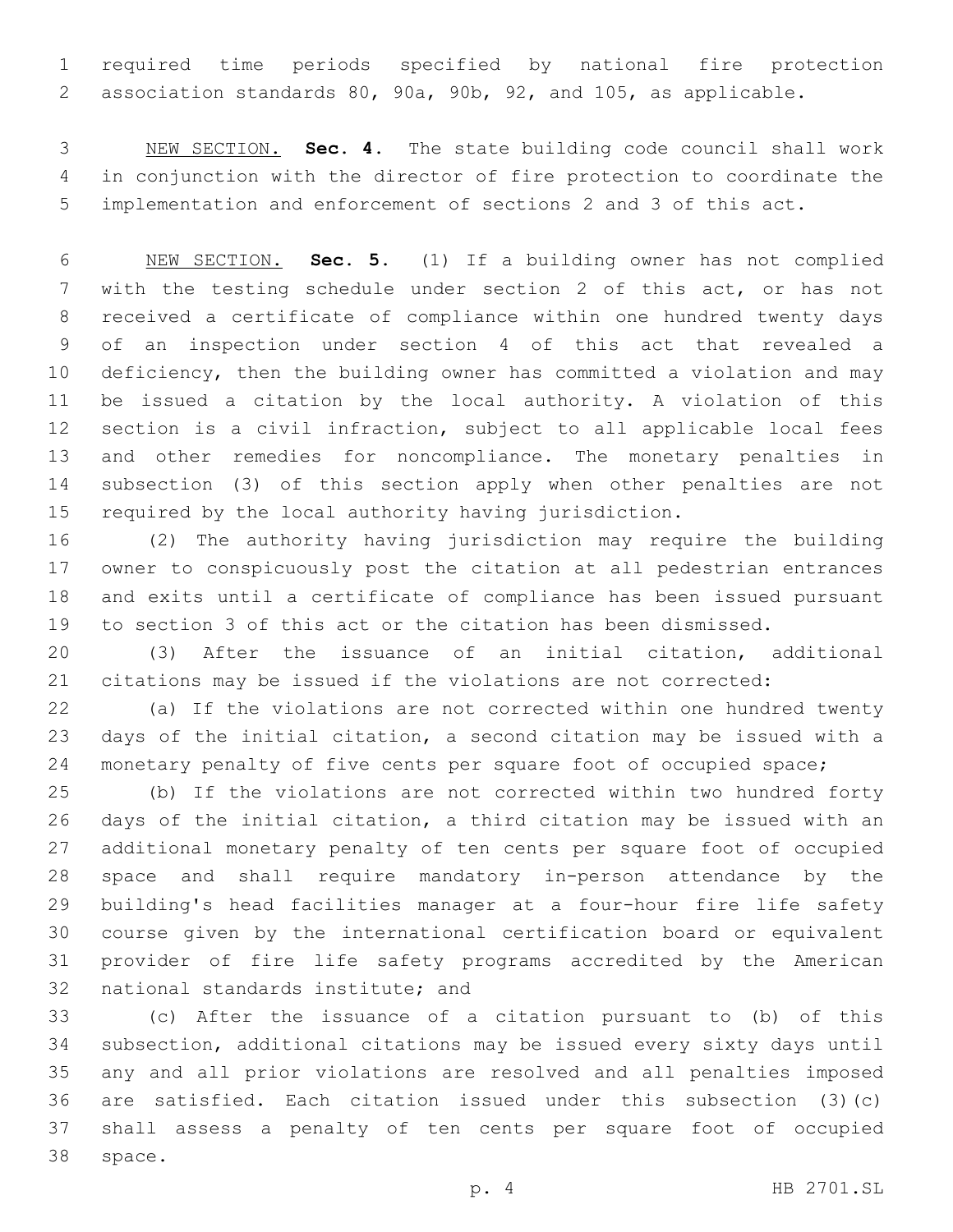(4) Revenue from the penalties in subsection (2) of this section shall be forwarded to the state treasurer for deposit in the fire 3 service training account under RCW 43.43.944.

 **Sec. 6.** RCW 43.43.944 and 2012 c 173 s 1 are each amended to 5 read as follows:

 (1) The fire service training account is hereby established in the state treasury. The primary purpose of the account is firefighter training for both volunteer and career firefighters. The fund shall 9 consist of:

 (a) All fees received by the Washington state patrol for fire 11 service training;

 (b) All grants and bequests accepted by the Washington state 13 patrol under RCW 43.43.940;

 (c) Twenty percent of all moneys received by the state on fire 15 insurance premiums; ((and))

 (d) Revenue from penalties established under section 5 of this act; and

 (e) General fund—state moneys appropriated into the account by 19 the legislature.

 (2) Moneys in the account may be appropriated for: (a) Fire service training; (b) school fire prevention activities within the Washington state patrol; and (c) the maintenance, operations, and capital projects of the state fire training academy. However, expenditures for purposes of (b) and (c) of this subsection may only be made to the extent that these expenditures do not adversely affect expenditures for the purpose of (a) of this subsection. The state patrol may use amounts appropriated from the fire service training account under this section to contract with the Washington state firefighters apprenticeship trust for the operation of the firefighter joint apprenticeship training program. The contract may 31 call for payments on a monthly basis.

 (3) Any general fund—state moneys appropriated into the account shall be allocated solely to the firefighter joint apprenticeship training program. The Washington state patrol may contract with outside entities for the administration and delivery of the firefighter joint apprenticeship training program.